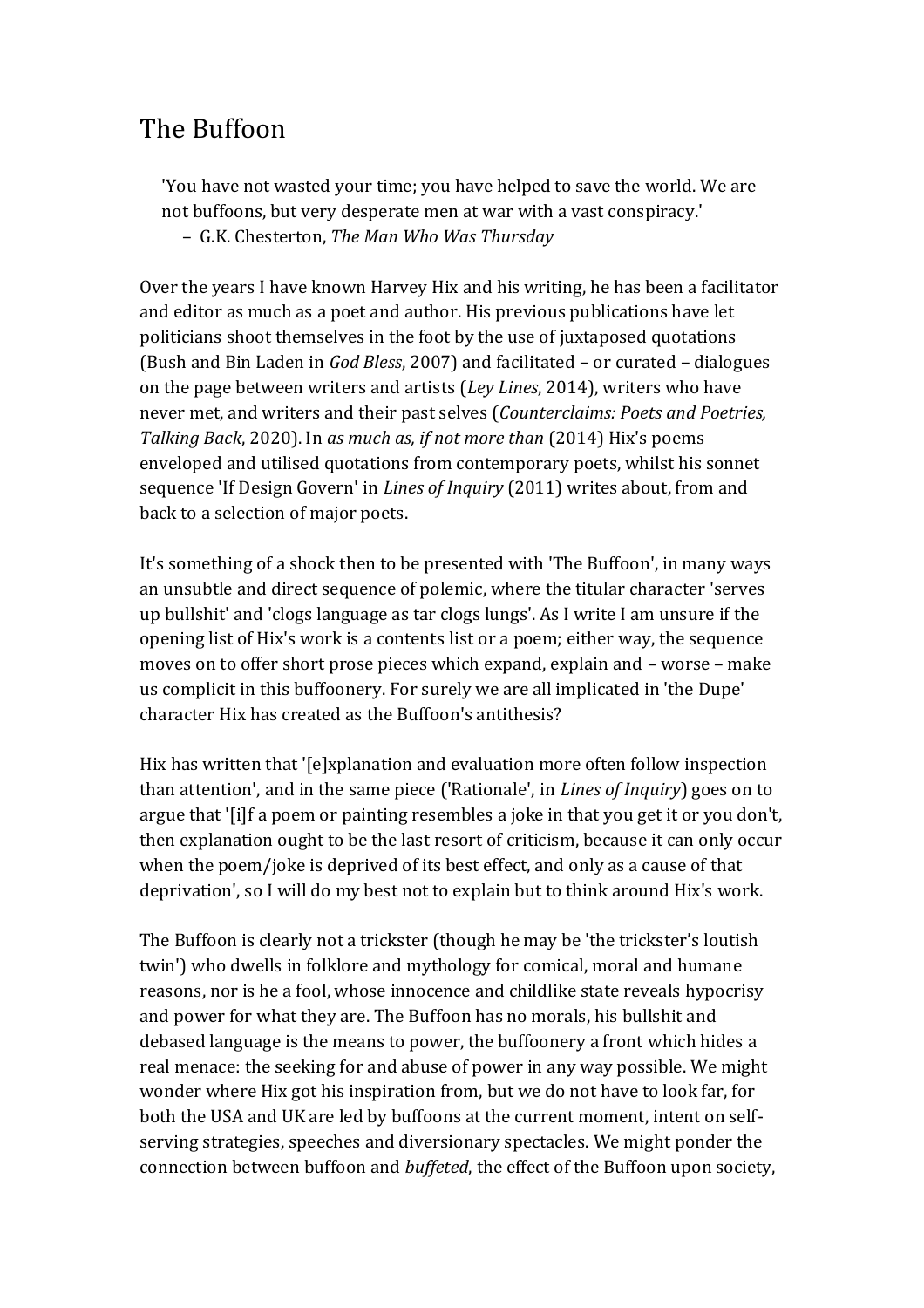undoing decades of genuine social and cultural achievement. However, the Buffoon and their entourage are *buffered* from the effects of their own actions; it is only the Buffoon and their comrades who are able to make money in times of national unrest, emergency and lockdown, whilst the rest of the economy and population can go to hell.

But who is it has let the Buffoon into power? The Dupes, that is *us*. We are seduced by 'a person who does silly things, usually to make other people laugh', which is how the dictionary defines buffoon. Somehow, even if we did not vote for the Buffoon (in a democratic system that thinks 6 outvoting 5 mean the 6 are right, and that this is a fair system which represents 'the voice of the people') we are complicit in allowing the Buffoon a political platform, each one of us 'a sucker for symbol over substance'. Hix is even harsher on this point, stating that '[i]n search of self-interest, the Dupe buys whatever the Buffoon is selling'. This selling is aggressive and perverse, riding on the back of deceit and scaremongering: 'The Buffoon hollers *fire* in a crowded theater, and the Dupe panics.'

And to accompany the written exploration of buffoonery, flags, collaged together from images of big business, politics, war, ecological disaster, occupation, exploitation, news and popular culture – the detritus of consumer society, Western capitalism and colonialism – assembled into recognisable bars and stripes. It may be that '[t]he Buffoon causes a lot of collateral damage', but remember it is 'the Dupe [who] buys whatever the Buffoon is selling.'

So, what are flags? They are signs of belonging, of tribe and nation, team, club or society. They are territorial (terrortorial?) and many people take this stuff seriously. In Cornwall, where I live, there are a sizeable number of residents who object to incomers like myself, even though it is tourism and incomers (not to mention grants from the European Union) which have helped move parts of the county out of severe deprivation and poverty. The Cornish flag is a white cross on a black background and regarded as a sign of resistance and separation, with many locals arguing that Cornwall should be separate from England and the United Kingdom. On my first visit to the United States, to teach sailing at a summer camp in Michigan, the mornings began with the raising of a flag and the singing of a patriotic song. When a group of English camp instructors were asked to organise a British Day, we were naive enough to put a Union Jack up the flagpole above the American flag, only to be coldly informed that we could have been shot for doing so. The flags were hastily re-arranged, and the day proceeded uneventfully.

But flags can also be deconstructed and revealed as what they are, simply arrangements of shapes and symbols. Artist Jasper Johns layered and patterned